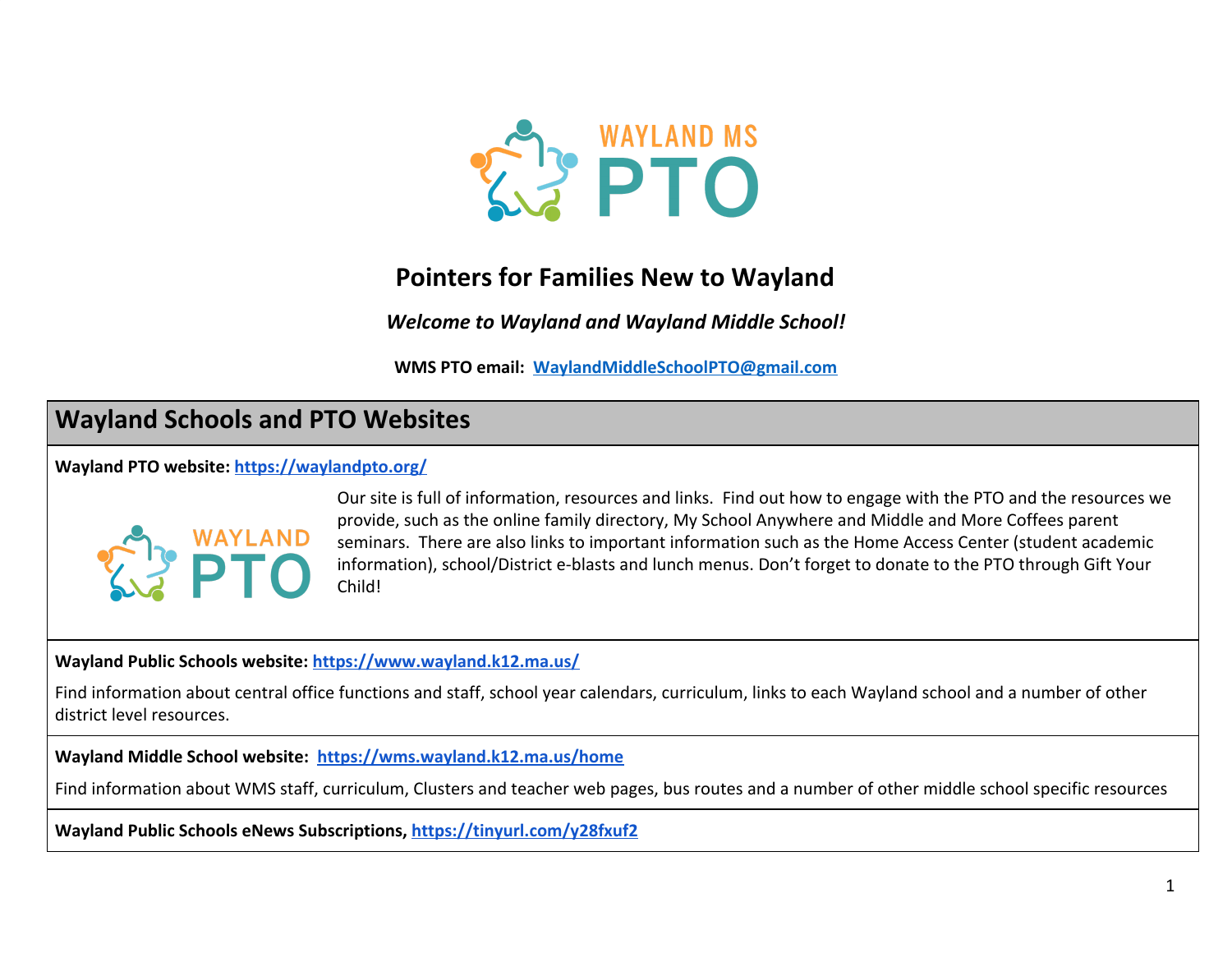Sign up to receive email updates from select Wayland Public Schools, as well as Athletic news and updates from our Superintendent.

## **WMS PTO website, <https://waylandpto.org/middle-school-pto/>**

Find information about how the Wayland Middle School PTO supports the WMS staff as they strive to enrich your child's academic and social-emotional education. The PTO also works for the benefit of our students and you, our parent community. Through fundraising and volunteer efforts, the WMS PTO provides support for activities and materials that directly contribute to the quality of education and student experience at Wayland Middle School.

## **Monday Morning Minute (MMM)**

This is the school's newsletter and is emailed out to parents on Monday morning each week. Please read the PTO News section of the school newsletter for important updates and upcoming events.

# **Middle and More Coffees, <https://waylandpto.org/middle-school-pto/middle-and-more-coffees/>**

We offer monthly opportunities for parents to learn together on current topics related to parenting middle school-age children. These topics range from curriculum related topics, zooming in on specific skills and aspects of the curriculum, as well as parenting topics to help identify specific and concrete ways to support our middle schoolers as they go through these important developmental years.

### **Membership Toolkit,<https://waylandpto.org/membership-toolkit-online-district-wide-family-directory/>**

The PTO manages an online, all school family directory for students K-12. The directory includes all families, K-12, though you choose what information (if any) you want to share and you can opt out at any time

**Gift Your Child,<https://waylandpto.org/gift-your-child/>and see how donations are used here, <https://waylandpto.org/middle-school-pto/your-donations-in-action/>**



The Wayland PTO is a non-profit organization. The generous contributions of our parent community to Gift Your Child fund all of our activities. Gift Your Child donations support our students, staff and community, including enhancing classroom libraries, programs in STEM and the arts, student clubs, inclusive classrooms, cultural enrichment, staff appreciation and parent seminars.

Our goal is 100% family participation in Gift Your Child. Our suggested donation is \$100 per child. Please contribute what is meaningful to you to this community-wide effort to enhance our students' academic and social-emotional growth.

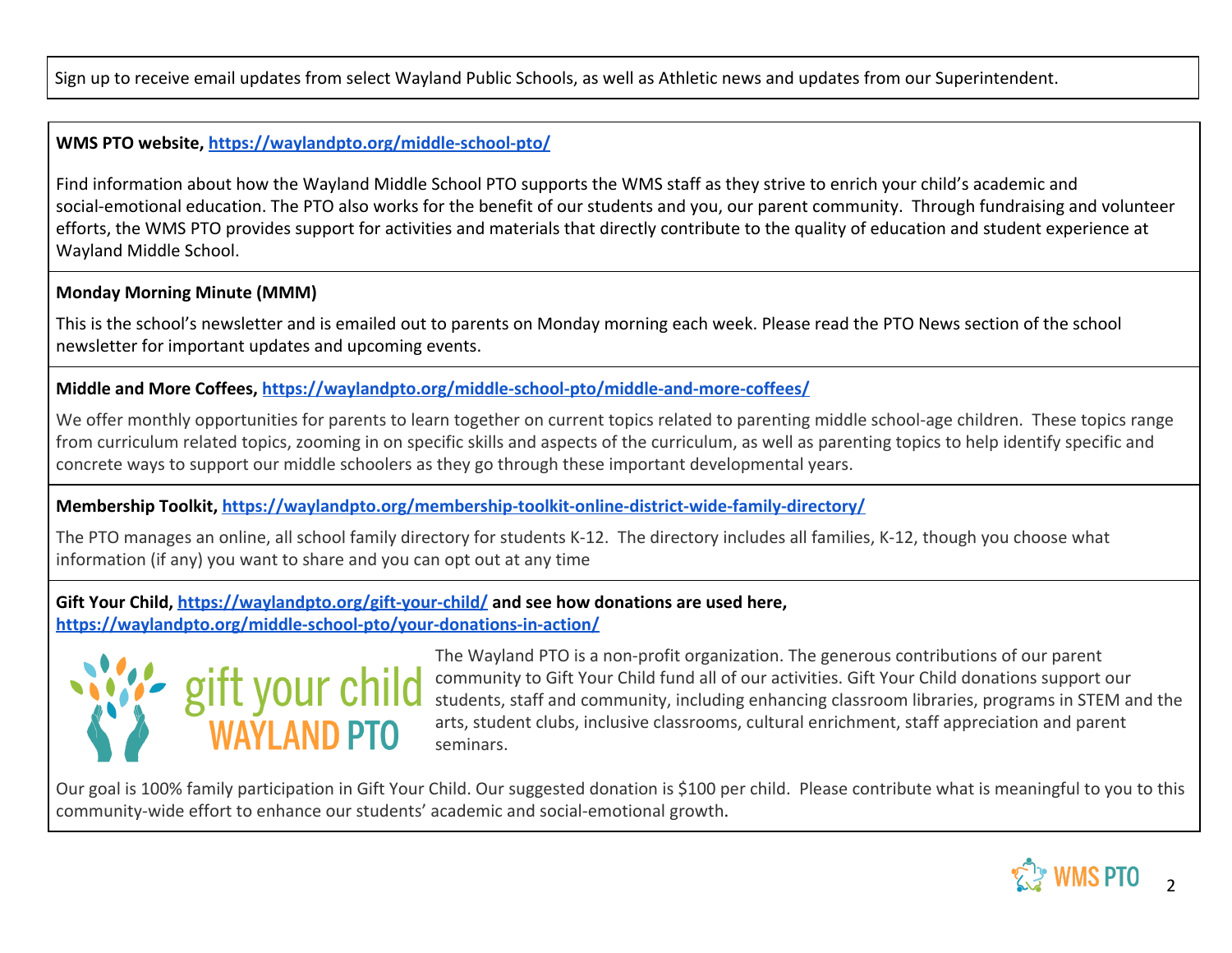*Facebook Group***: Wayland Middle School PTO, <https://www.facebook.com/groups/WaylandMiddleSchoolPTO/>**

We invite you to join our Facebook group! We will include weekly updates in the Monday Morning Minute, but further details, photos and videos are shared on Facebook. Join us and stay in the loop!

# **Town of Wayland Resources for Parents**

**Wayland Public Schools Foundation, [http://www.waylandpublicschoolsfoundation.org](http://www.waylandpublicschoolsfoundation.org/)**

Staffed by parent volunteers, the Wayland Public Schools Foundation (WPSF) funds innovative educational resources at all five Wayland Schools. WPSF has established a tradition of innovation in our schools by funding grant proposals submitted by Wayland teachers and staff for cutting-edge programs that would otherwise go unfunded.

**Wayland Children & Parents Association, [https://waylandwcpa.org](https://waylandwcpa.org/)**

The WCPA is a non-profit 501(c)(4) organization founded in 1995 that is dedicated to fostering friendship and a sense of community amongst families with young children in Wayland. As part of this mission we organize events, provide information on area resources, and seek ways to give back to the community through volunteerism.

**Wayland Dads, [http://www.waylanddads.org](http://www.waylanddads.org/)**

The Wayland Dads Group is a community-building program for dads, their children, and is a great way for families to meet other families in the community and to get plugged into the town culture and activities. The Wayland Men's Softball League has been a popular social activity for the last several years with more than 100 players and both summer and fall leagues. Email [waylandmensoftball@gmail.com](mailto:waylandmensoftball@gmail.com) for more information.

**Wayland Parks and Recreation, [http://www.waylandrec.com](http://www.waylandrec.com/)**

The Mission of the Wayland Recreation Department is to provide programs, facilities, and services designed to enhance individual and community values of physical, social, creative, cultural and intellectual growth and development.

**Wayland Town Beach, <http://waylandrec.com/beach/>**

Our Beach offers sun and fresh water swimming in Lake Cochituate. During the season, our beach has lifeguards and the water quality is tested weekly by the Board of Health. Members can enjoy family events, boat rentals, boating and swimming lessons, and our complimentary lounge chairs. Boats start at \$15 per hour and include kayaks, canoes, stand-up paddle-boards, and pedal boats.

**Wayland Community Pool, <http://waylandcommunitypool.org/>**

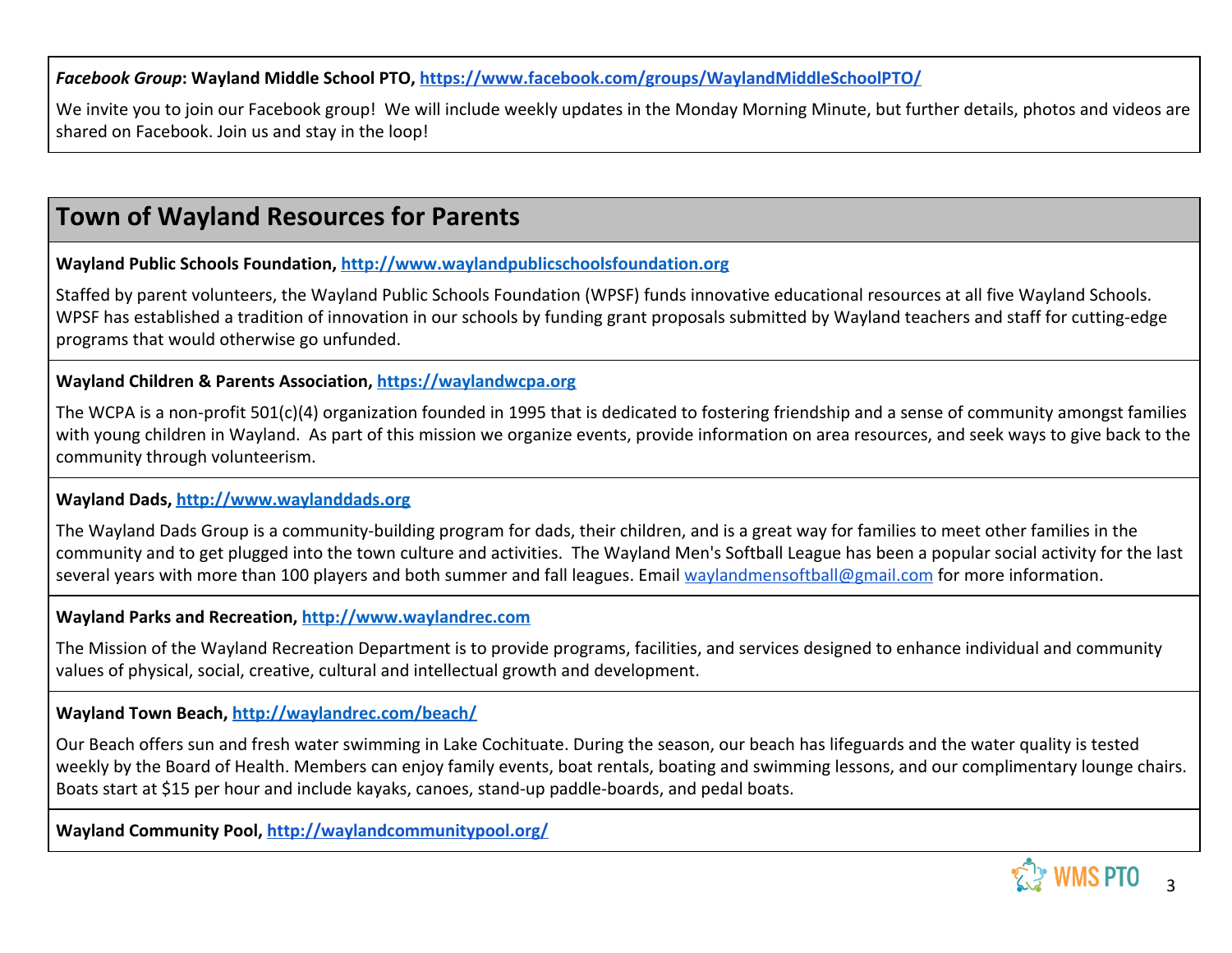The Wayland Community Pool, Inc. is a non-profit that was funded by generous donations from local businesses and individuals. The facility is located at 258 Old Connecticut Path, Wayland, MA. 01778. The pool has ten lanes, two 1-meter diving boards and ranges in depth from four to twelve feet. They provide a wide variety of aquatic programming for all ages and levels available to residents and non-residents of the Town of Wayland. The air supported structure is removed for the summer months to provide open air swimming and is replaced in the fall to provide year-round use.

#### **Wayland Swim and Tennis, [http://waylandswimandtennis.com](http://waylandswimandtennis.com/)**

A membership-owned and operated private family swim and tennis club located on a beautiful, secluded 11 acre property in North Wayland. We invite you to explore our site and learn more about us and our club history. We encourage you to consider the many benefits of our club and join our wait list for membership.

*Facebook Group***: Wayland Moms Group, <https://www.facebook.com/groups/waylandmoms/>**

A community of mothers/people living in Wayland, MA. A place to post questions, share community resources, and more! Not limited to just parenting topics.

*Facebook Group***: Wayland Middle School Parents,<https://www.facebook.com/groups/219123672110113>**

This page offers an open discussion group for parents of Wayland Middle School students. This page is not formally affiliated with Wayland Middle School or any Wayland Public Schools organization.

*Facebook Group***: Wayland High School Parent & Student Forum,<https://www.facebook.com/groups/2994421443984405>**

This page is a place for Wayland High School Parents and Students to share ideas and information about issues at Wayland High School. This page is not formally affiliated with Wayland High School or any Wayland Public Schools organization.

# **General Town of Wayland Resources**

**Town of Wayland Website,<https://www.wayland.ma.us/>**

A wealth of information about the town, departments, town meeting, etc.

*Facebook Group***: Wayland Curb Alert,<https://www.facebook.com/groups/797788973672150/>**